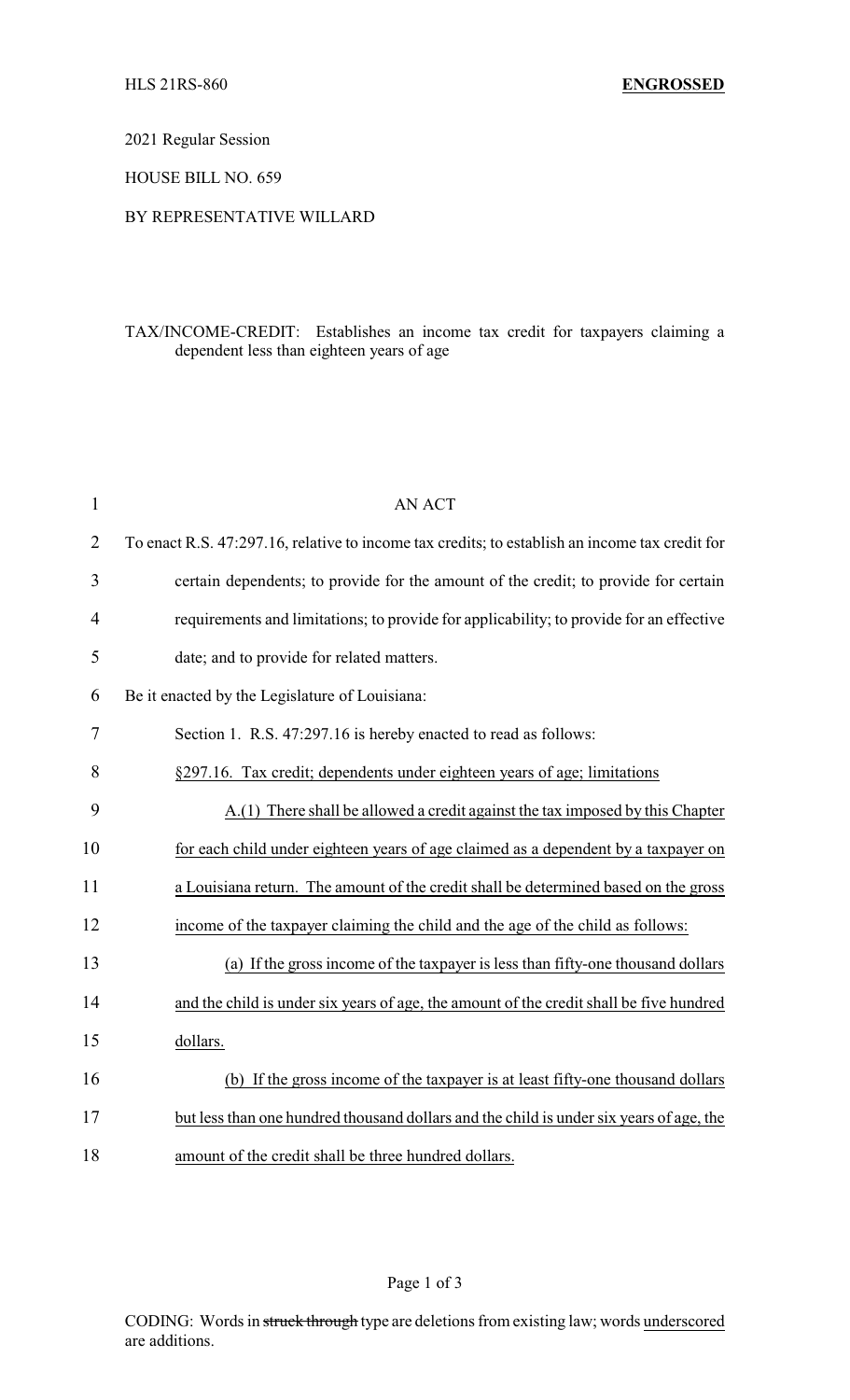| $\mathbf{1}$   | (c) If the gross income of the taxpayer is less than fifty-one thousand dollars               |  |  |
|----------------|-----------------------------------------------------------------------------------------------|--|--|
| $\overline{2}$ | and the child is at least six years of age but under eighteen years of age, the amount        |  |  |
| 3              | of the credit shall be three hundred dollars.                                                 |  |  |
| 4              | (d) If the gross income of the taxpayer is at least fifty-one thousand dollars                |  |  |
| 5              | but less than one hundred thousand dollars and the child is at least six years of age         |  |  |
| 6              | but under eighteen years of age, the amount of the credit shall be two hundred                |  |  |
| 7              | dollars.                                                                                      |  |  |
| 8              | (e) No credit shall be allowed pursuant to the provisions of this Section for                 |  |  |
| 9              | a taxpayer with a gross income of one hundred thousand dollars or more or a child             |  |  |
| 10             | who is eighteen years of age or older.                                                        |  |  |
| 11             | (2) The income threshold provided for in this Subsection shall be applicable                  |  |  |
| 12             | regardless of the filing status of the taxpayer claiming the credit.                          |  |  |
| 13             | B. If the amount of the credit authorized pursuant to the provisions of this                  |  |  |
| 14             | Section exceeds the amount of the taxpayer's tax liability for the taxable year, the          |  |  |
| 15             | excess tax credit amount shall constitute an overpayment as defined in R.S.                   |  |  |
| 16             | $47:1621(A)$ , and the secretary shall make a refund of the overpayment from the              |  |  |
| 17             | current collections of the taxes imposed pursuant to this Chapter. The right to a             |  |  |
| 18             | refund shall not be subject to the requirements of R.S. 47:1621(B).                           |  |  |
| 19             | Section 2. The provisions of this Section shall be applicable to taxable years                |  |  |
| 20             | beginning on or after January 1, 2021.                                                        |  |  |
| 21             | Section 3. This Act shall become effective upon signature by the governor or, if not          |  |  |
| 22             | signed by the governor, upon expiration of the time for bills to become law without signature |  |  |
| 23             | by the governor, as provided by Article III, Section 18 of the Constitution of Louisiana. If  |  |  |
| 24             | vetoed by the governor and subsequently approved by the legislature, this Act shall become    |  |  |
| 25             | effective on the day following such approval.                                                 |  |  |